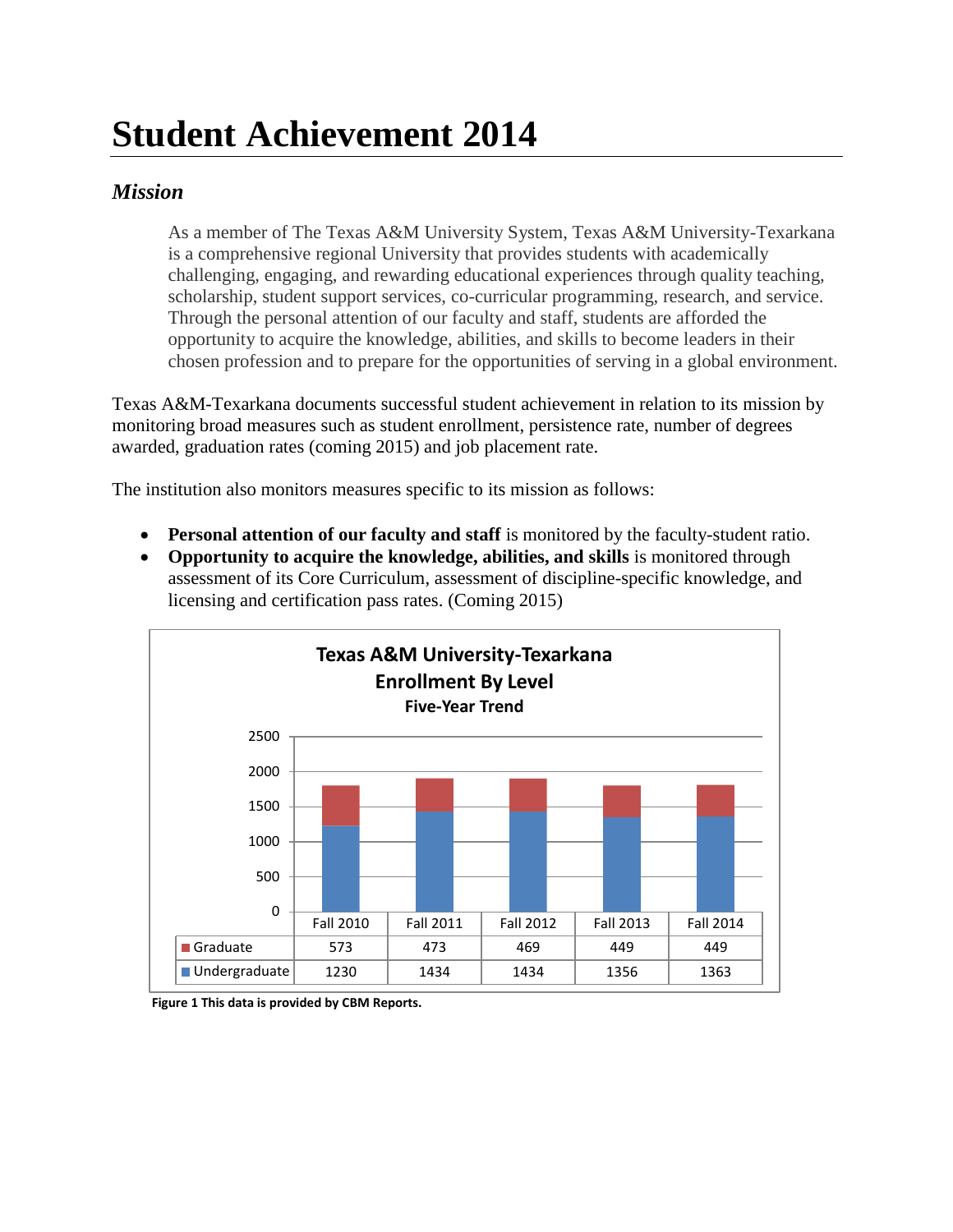

**Figure 2 This data is provided by the Higher Education Accountability System.**



**Figure 3 This data is provided by the Higher Education Accountability System.**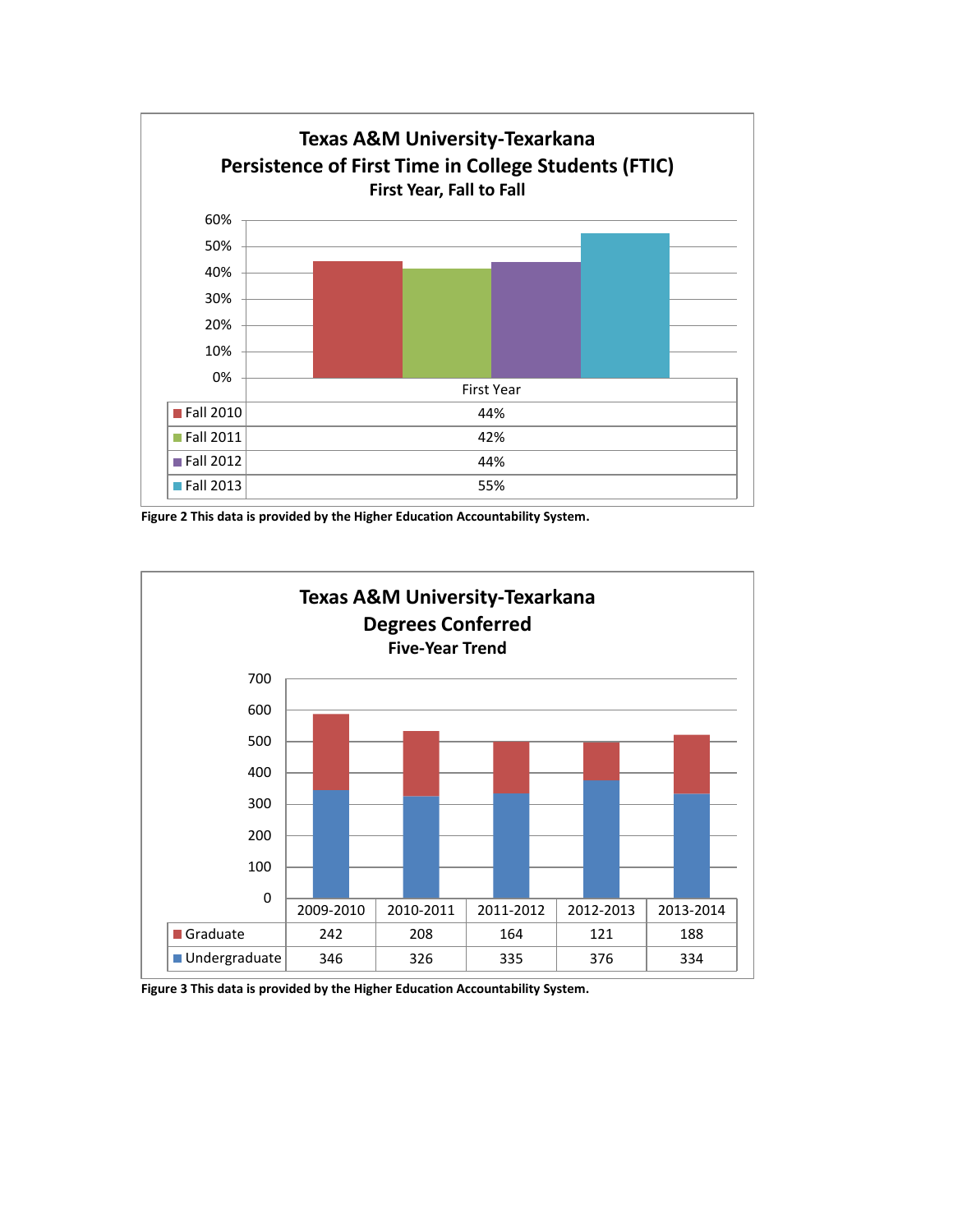

**Figure 4 This data is provided by the Graduate Exit Survey.**



**Figure 5 This data is provided by the Graduate Exit Survey.**